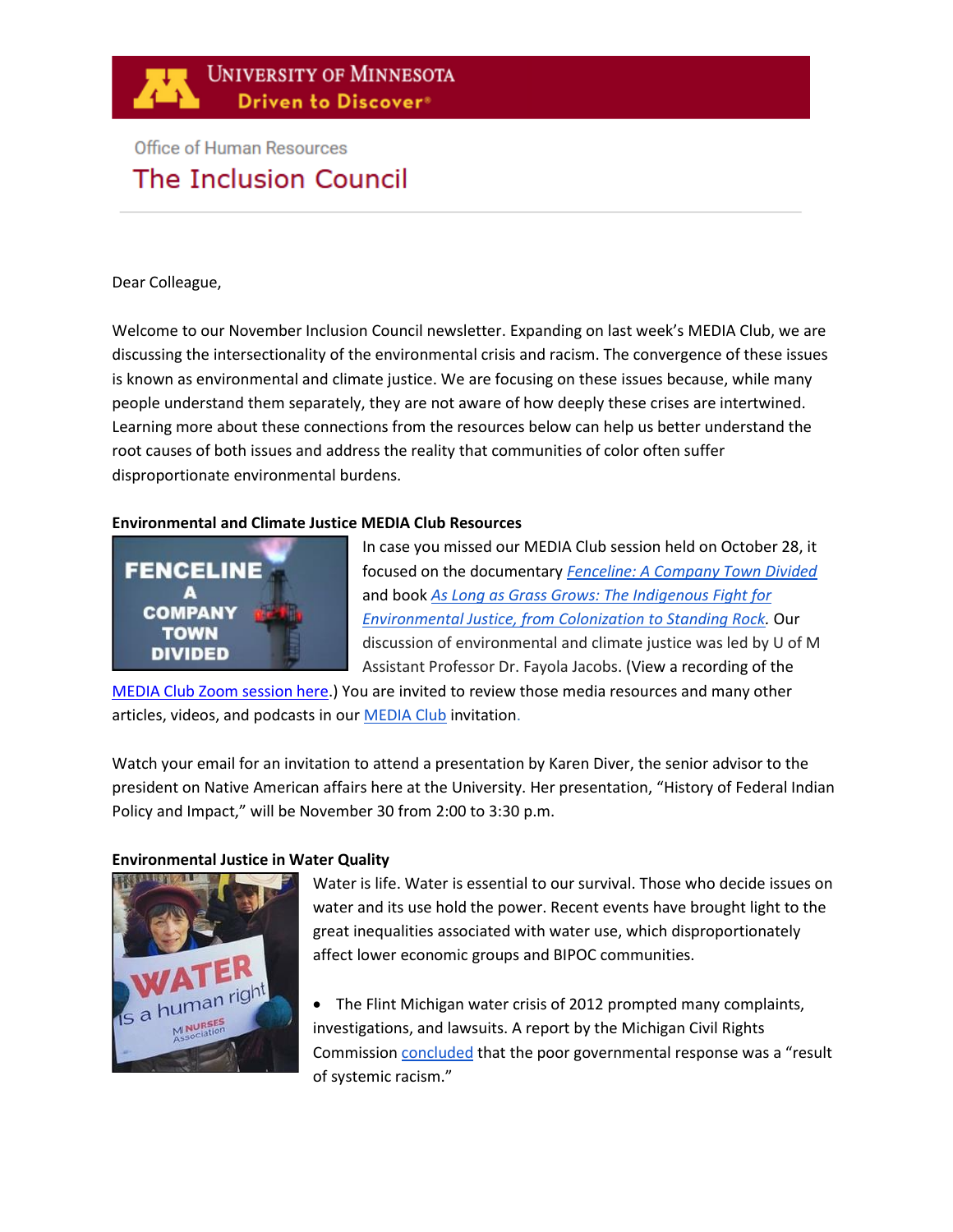- An estimated 1 [in 10 Indigenous Americans](https://www.theguardian.com/us-news/2021/apr/28/indigenous-americans-drinking-water-navajo-nation) lacks access to safe tap water or basic sanitation, without which a host of health conditions– including COVID-19, diabetes, and gastrointestinal disease–are more likely. Those most affected by water issues are 30 tribes in the Colorado River Basin in California, Nevada, Arizona, New Mexico, Utah, and Colorado.
- The increase in natural disasters has also caused severe water shortages in communities already struggling with water stress. The damage caused by hurricanes Katrina, Ida, and Maria, among others, have shown that those most often affected by water loss and scarcity are again people of lower economic status and BIPOC communities.

The [US Water Alliance](http://uswateralliance.org/wec/framework) has a three-pillar framework to assess water equity in communities. They should:

- Have access to safe, clean, affordable drinking water and wastewater services
- Share the economic, social, and environmental benefits of water systems
- Be resilient in the face of floods, drought, and other climate risks

As a society, we need to think about how to change the policies that make [some people water-poor](https://www.mic.com/articles/30766/world-water-day-why-access-to-clean-water-is-a-crucial-social-justice-issue)  [while others are water-plentiful.](https://www.mic.com/articles/30766/world-water-day-why-access-to-clean-water-is-a-crucial-social-justice-issue) To succeed, it will need the involvement of everyone—not just those directly affected. This is another opportunity for allies to do their work.

## **Environmental Justice in Air Quality**



The effects of air pollution are no[t equitably distributed](https://www.washingtonpost.com/climate-environment/2021/04/28/environmental-justice-pollution/) among the population. Although lower-income and minority populations tend to [create less air pollution,](https://www.npr.org/sections/health-shots/2019/03/11/702348935/study-finds-racial-gap-between-who-causes-air-pollution-and-who-breathes-it) they are disproportionately exposed to traffic and air pollution. In [Minnesota,](https://www.pca.state.mn.us/sites/default/files/lraq-1sy19.pdf) 32% of all communities experience air pollution-related risks above health guidelines, while 46% of low-income communities and 91% of communities of color and indigenous communities experience elevated risks. Air pollution directly contributes to a myriad o[f health issues,](https://www.health.state.mn.us/communities/environment/climate/air.html) causing additional emergency room visits,

hospital stays, chronic health issues, and fatalities. It is not enough just to reduce air pollution for everyone without efforts to address this historical and ongoing unequal burden.

## **Environmental Justice and Native American Communities**



The Native American people have been fighting tirelessly for centuries to protect their identity and culture and preserve the ecosystem. In the last decade, we have witnessed [the Native](https://theconversation.com/why-the-native-american-pipeline-resistance-in-north-dakota-is-about-climate-justice-64714)  [American resistance](https://theconversation.com/why-the-native-american-pipeline-resistance-in-north-dakota-is-about-climate-justice-64714) against oil explorations and pipeline development within their lands, starting with the protest against the [Dakota Access Pipeline.](https://americanindian.si.edu/nk360/plains-treaties/dapl) Most recently, we see the Native American people fight against the [Line 3 Oil Pipeline Project.](https://www.mprnews.org/story/2021/07/16/the-line-3-oil-pipeline-project-what-you-need-to-know) It is a fight for

their right to the land as outlined in th[e 1855 Treaty,](https://www.mnhs.org/millelacs/learn/treaties) but also to protect northern Minnesota's water, [wetlands,](https://www.mprnews.org/story/2021/08/10/mpca-line-3-drilling-fluid-spilled-into-wetlands) and wild rice beds, and to take care of the global climate to ensure that our future generations will live in a healthy and safe environment.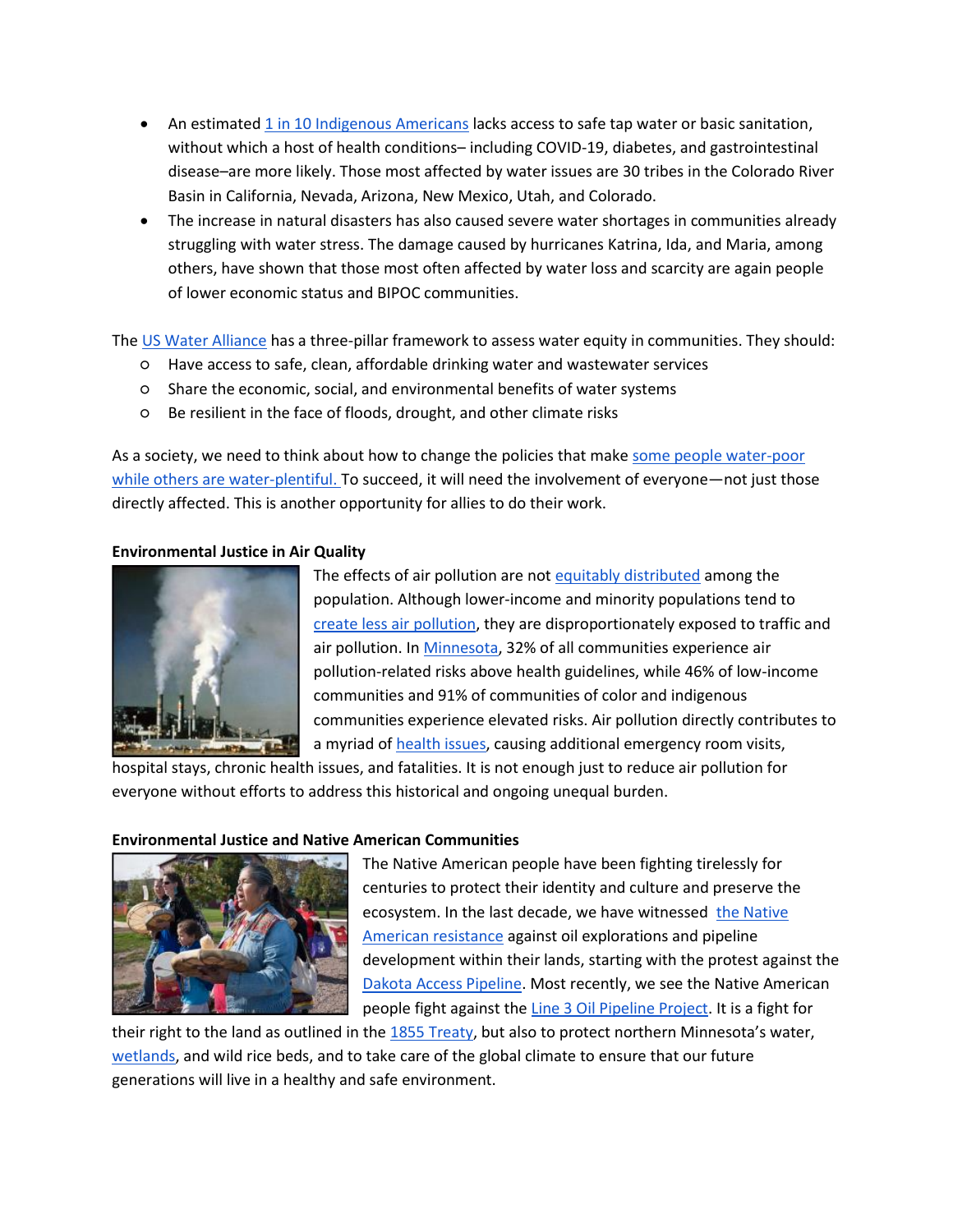#### **Global Environmental Justice**



Our planet's temperature is rising at a dangerous speed[. Global](https://www.bbc.com/news/science-environment-24021772)  [temperatures](https://www.bbc.com/news/science-environment-24021772) have increased more than 1 degree Celsius on average and will keep rising toward 1.5 degrees Celsius unless significant change takes place. The U.S. response to this situation will affect not just our country but the world. In 2019 alone there were 24.9 millio[n climate refugees](https://www.unhcr.org/en-us/news/latest/2020/11/5fbf73384/climate-change-defining-crisis-time-particularly-impacts-displaced.html) in 140 countries. Environmental crises triggered internal conflicts in many countries already

struggling with disparity and a legacy of past colonialism and modern exploitations, forcing people to leave for survival. The drought in the Americas created mass [emigration from Central America](https://theconversation.com/how-climate-change-is-driving-emigration-from-central-america-121525) to the United States. Massive efforts are necessary immediately if the world is to slow the climate crisis and preserve the [tropical rainforests](https://www.conservation.org/blog/3-ways-climate-change-affects-tropical-rainforests) that help balance the earth's ecosystem.

The U.S. has made significant progress in the past couple of years, but it is still one of the top [greenhouse gas emitters](https://www.wri.org/insights/interactive-chart-shows-changes-worlds-top-10-emitters) in the world, despite having just 4.25% of the world's population. The U.S. can also do better with our use of plastic and paper: Our nation leads the world in [plastic waste per capita](https://www.forbes.com/sites/davidrvetter/2020/11/11/which-two-countries-produce-the-most-plastic-trash-per-person/?sh=24db42b47187) and i[s second largest in paper consumption.](https://www.statista.com/statistics/240565/consumption-volume-of-paper-and-paperboard-in-selected-countries/)

## **Links to More Resources:**

Article: *[To Solve the Climate Crisis, We Must First Repair Our Relationships](https://grist.org/climate/to-solve-the-climate-crisis-we-must-first-repair-our-relationships/)*, Grist Article: *Inside Climate News--[President Biden's 30 by 30 Land Conservation Plan and Environmental](https://insideclimatenews.org/news/21122020/biden-30-by-30-land-conservation-plan-environmental-justice/)  [Justice](https://insideclimatenews.org/news/21122020/biden-30-by-30-land-conservation-plan-environmental-justice/)*, Inside Climate News Article: *[It's Been a Hot, Dry Summer in the Twin Cities, But Not All Neighborhoods](https://sahanjournal.com/climate/heat-island-twin-cities/?fbclid=IwAR0GxQ6swgf20J0-90_yZeFUQ6UgxBVps9MYavQqfl9voU2JGzuPCXJiFjg) Are Hit Equally*, Sahan Journal Article: *[Can We Green the Hood Without Gentrifying It?](https://grist.org/cities/can-we-green-the-hood-without-gentrifying-it/)*, Grist Video: *[Lakota People's Law Project: Trial Archives Environmental Justice](https://www.youtube.com/watch?v=GY82M4JEn_4)* (YouTube--7:27) Book: *[All We Can Save](https://www.allwecansave.earth/anthology)*, edited by Ayana Elizabeth Johnson and Katharine K. Wilkinson Book: *[Clean and White: A History of Environmental Racism in the United States](https://z.umn.edu/76i8)* by Carl A. Zimring

## **Questions to Consider and Share on the [OHR Inclusion Council Slack Channel](https://click.ecommunications2.umn.edu/?qs=21ce52ec931f11beb3c503bf20ed66b37384179bf9825e15acb9c2da6f271de9bfe82627bb20babbf7befe4cf8e2fdf6)**

- What feelings or thoughts arose for you when reviewing these materials?
- Is there something new you learned or something that made an impact for you?
- What connections have you seen or experienced between structural or institutional racism and environmental injustice in your own life?
- What actions could OHR or the broader University community take to address environmental injustice?
- What are two actions you can personally take over the next year?